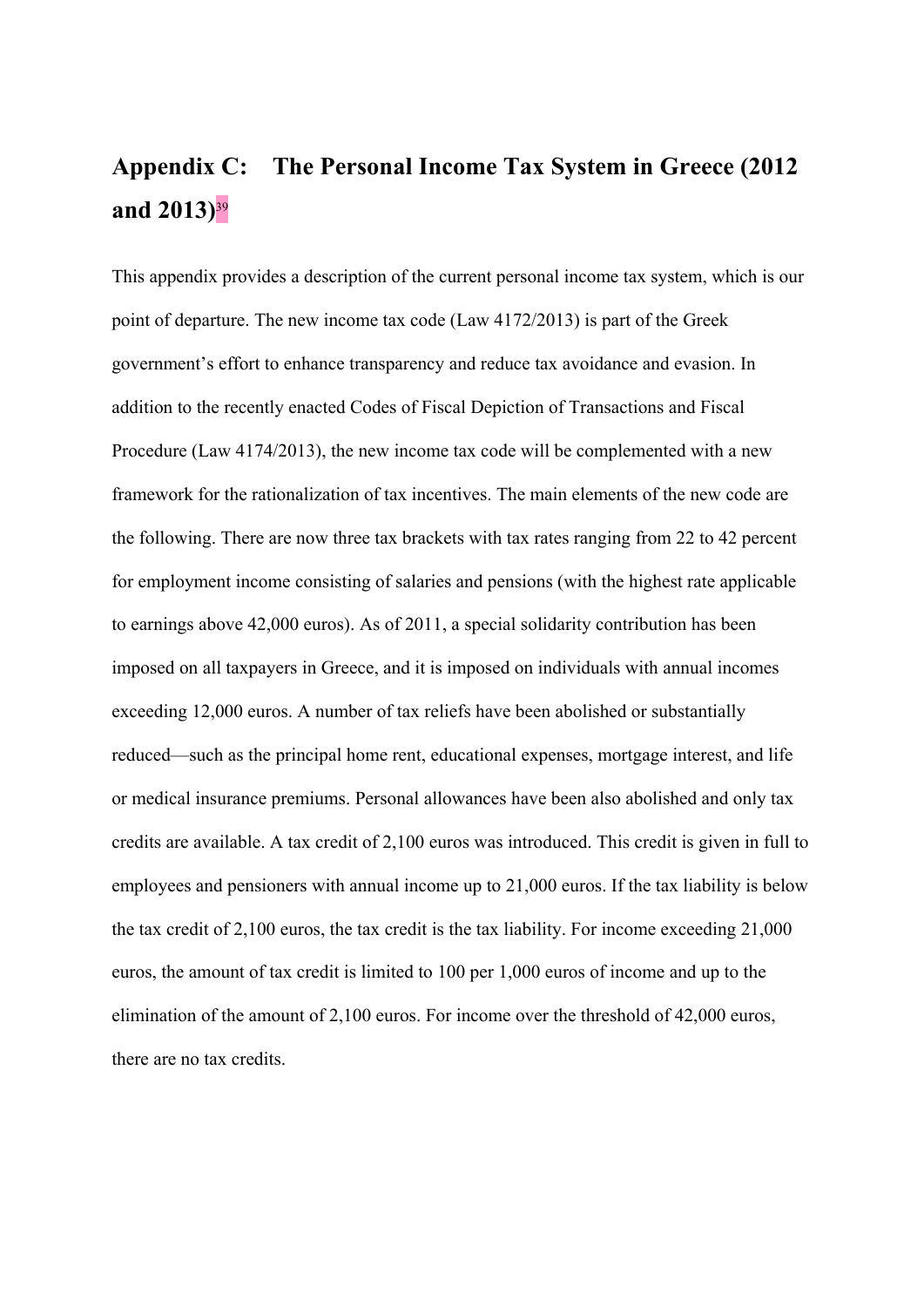## **C.1 The Tax Unit**

Tax unit for personal income tax is individual. Spouses file a joint income tax return, but their incomes are entered separately and taxed individually.

Yet there is a partial exception to this rule: some tax allowances and/or tax credits are jointly assessed. The tax unit for the joint assessment of tax allowances/credits is broader as it includes both spouses and dependent children. The latter are defined as (1) unmarried, aged under 18; (2) unmarried, aged under 20, and registered in  $OAE\Delta$  as unemployed; (3) unmarried, aged under 25, and enrolled in postsecondary or tertiary education or fulfilling their military service; (4) unmarried, aged under 27, enrolled in post-secondary or tertiary education and registered in ΟΑΕΔ as unemployed; and (5) suffering from any kind of disability over 67 percent regardless of age. Note that once such allowances/credits (e.g., child tax allowance) are determined, these are shared between (relevant) adults only.

## **C.2 Exemptions**

Unemployment benefits, social assistance, and some family benefits provided by local government at the prefecture level (such as unprotected children benefit and single parent benefit) are not included in taxable income. Employment or pension income of persons suffering from any kind of disability over 80 percent is also tax-exempted. Since 2010, unemployment benefits, large family benefit, integrated child benefit, and disability benefits are taxed for individuals with (other) taxable over 30,000 euros.

## **C.3 Tax Allowances**

Tax allowances are defined as deductions from taxable income; most of them are per tax unit (i.e., they are usually shared between the main taxpayer and his/her spouse).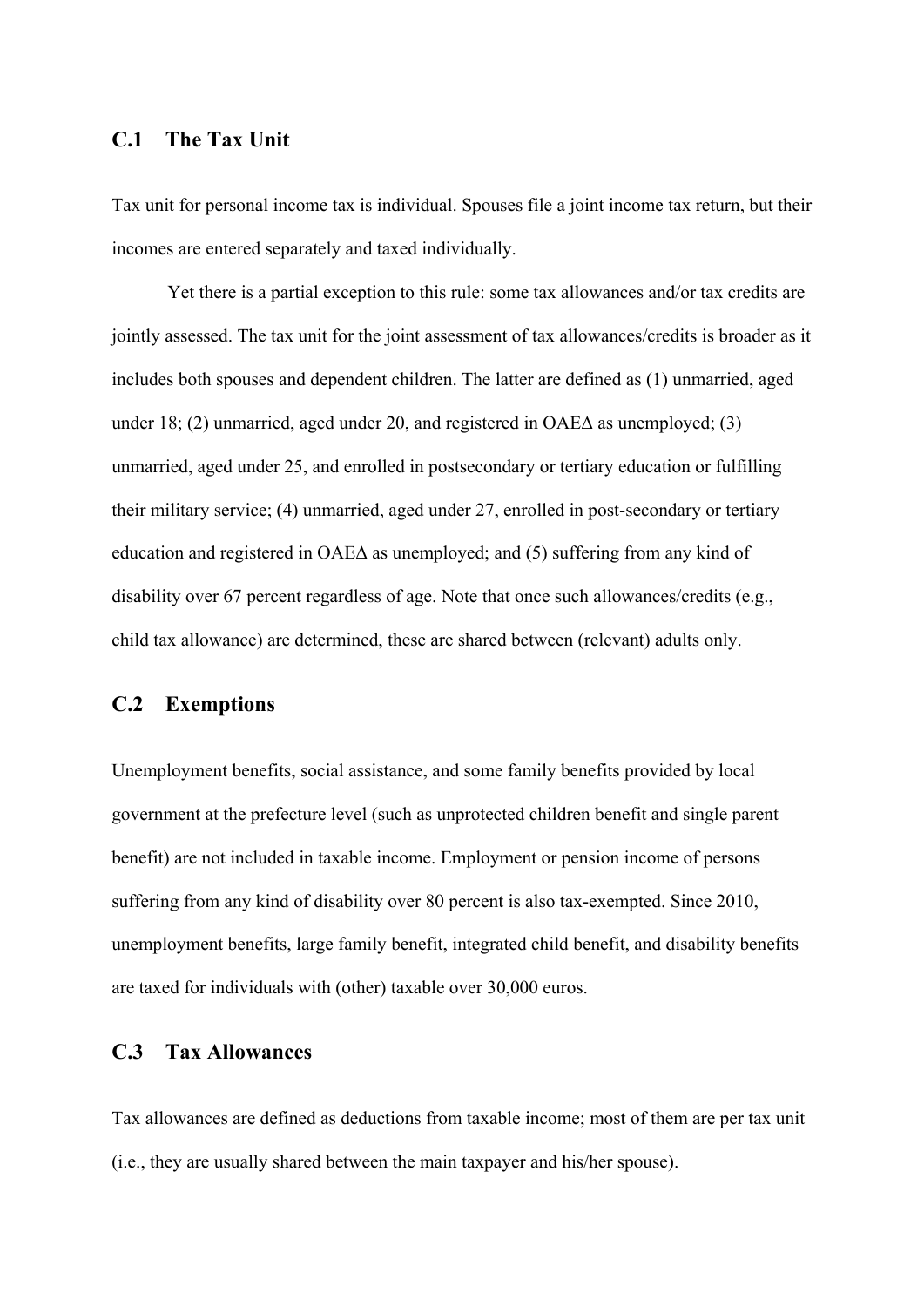#### **Social Insurance Contributions Tax Allowance**

All social insurance contributions are fully deducted from taxable income. In 2012, this tax relief was provided as a tax credit at a flat tax rate of 10 percent of *self-employed social insurance contributions* up to a maximum tax credit of 1,000 euros annually. In 2013, selfemployment social insurance contributions became again fully deducted from selfemployment income.

## **Child Tax Allowance**

Depending on the number of children in the family, the lowest income bracket (tax rate 0) percent) was raised by the amounts shown in table 10A.1. The allowance was increased by a further 2,000 euros in the lowest income bracket for each child after the third.

#### [Table 10A.1]

In case of two-earner households, the child tax allowance was allocated to the highest earner (i.e., the spouse with the highest taxable income). In the case of married couples, if after taking into account the child tax allowance, the main earner's taxable income did not reach the upper bound of tax band 1 (tax rate 0 percent), the balance was transferred to the secondary earner.

Child tax allowance was abolished in 2013.

#### **Disability Tax Allowance**

In 2012, the lowest income bracket was increased by 2,400 euros for taxpayers who were blind, suffered from disability over 67 percent, or from kidney disease or thalassemia. In 2013, the disabled tax allowance was turned into a tax credit of 200 euros.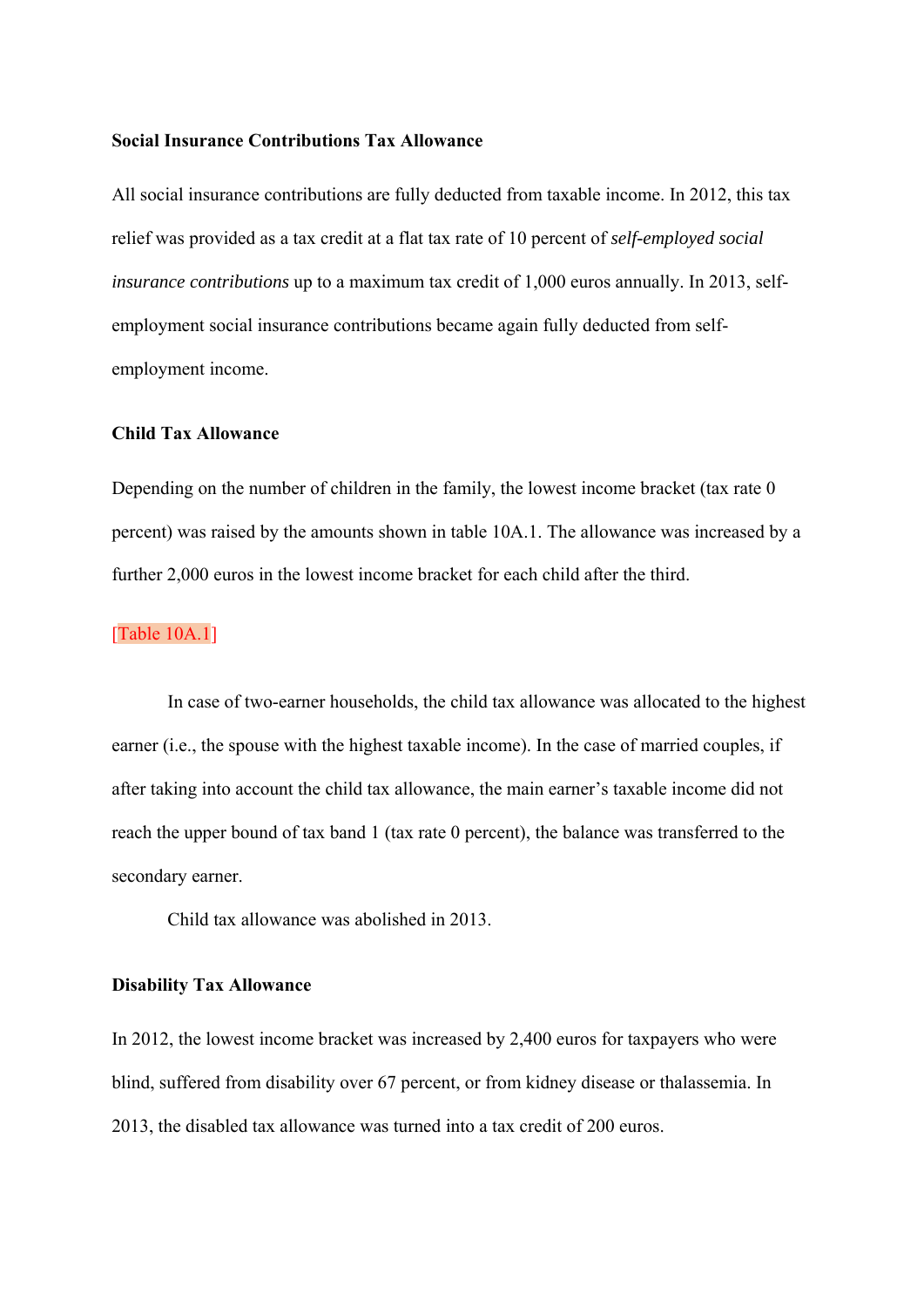## **C.4 The Tax Base**

Taxable income includes reported employment and self-employment income, other market income (received by children in SILC), income from rent, private transfers received, education allowances, civil servants family benefit, sickness benefits, disability pensions, main and supplementary old age pensions, minor old age pensions, orphans' and widows' pensions, and Christmas, Easter, and vacations bonuses (in 2012).

Since 2010, unemployment benefits, large family benefit, third child benefit, lifetime pension for mothers of many children, lump sum 2,000 euros birth grant, and noncontributory disability benefits are also part of the tax base for individuals with (other) taxable income over 30,000 euros.

The tax base is defined as taxable income minus the various tax allowances described above. As noted previously, the child tax allowance and the tax allowance for the disabled (in 2012) did not affect the tax base but the tax schedule did.

## **C.5 Tax Credits**

Tax credits are defined as deductions from tax due.

## **Medical Expenses and Expenses for Elderly Care Tax Credit**

The tax credit for medical expenses is at 10 percent, up to a maximum of 3,000 euros per taxpayer. A similar tax credit is available for expenses for elderly care, except that it is calculated as 5 percent, again up to a maximum of 3,000 euros per taxpayer.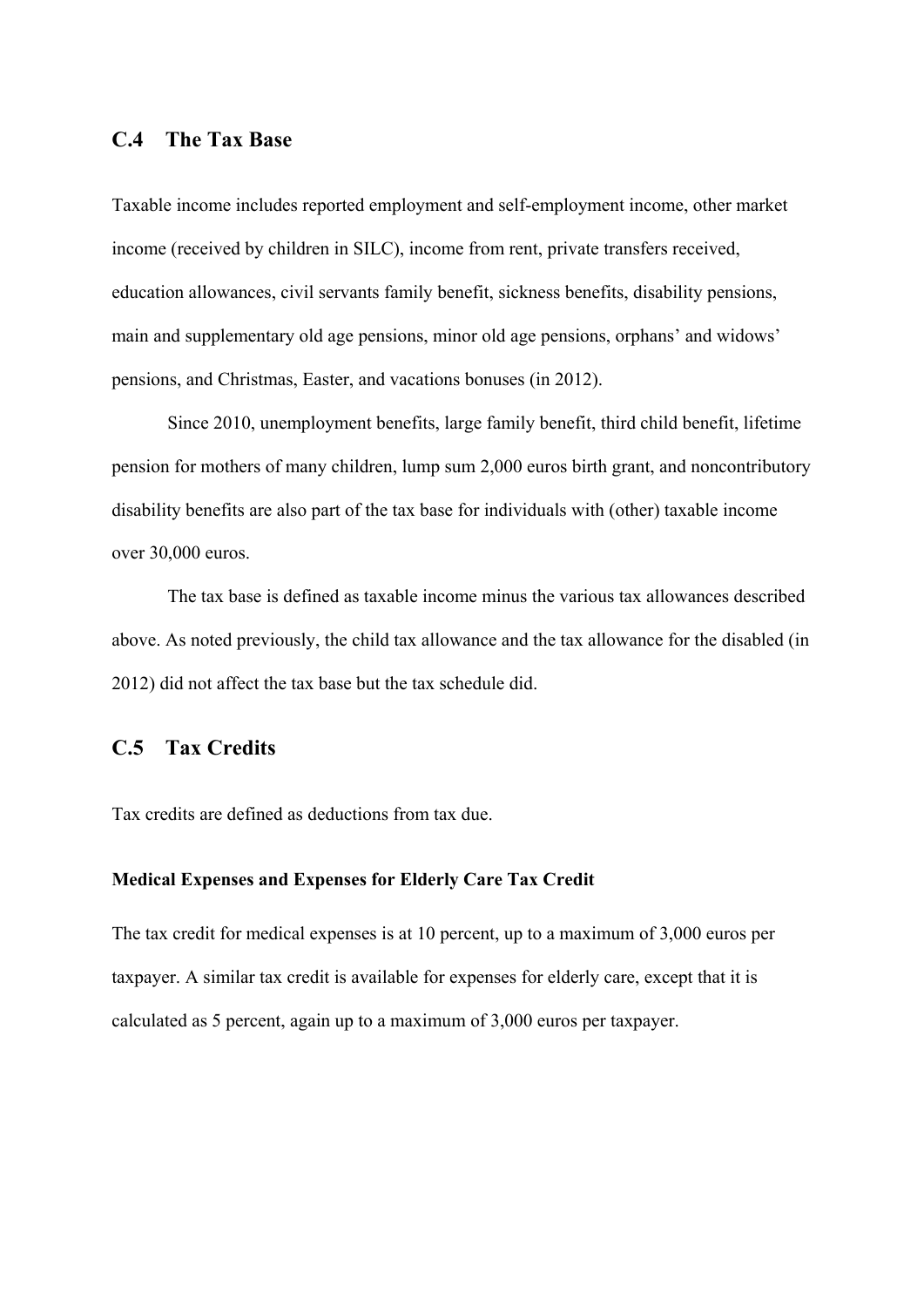#### **Education Expenses Tax Credit**

Expenses on private lessons or cramming school fees were partly deducted from tax due. In 2012, the credit rate was 10 percent up to a maximum 100 euros. In 2013, this tax credit was abolished.

#### **Mortgage Interest Tax Credit**

In 2012, the interest component of housing loan repayments was eligible for tax relief, provided as a tax credit at a flat rate of 10 percent of interest repayments for (1) mortgages of up to 200,000 euros and (2) housing units of up to  $120 \text{ m}^2$ ; the tax credit for mortgages exceeding that amount and housing units exceeding  $120 \text{ m}^2$  was only available up to those thresholds (calculated on a *pro rata* basis). In 2013, this tax relief was abolished.

## **Rent Tax Credit**

In 2012, the rent tax credit was calculated as 10 percent of rent paid up to a maximum tax credit of 100 euros. To be eligible, one could not be in receipt of housing benefits. In 2013, this tax credit was abolished.

## **Student Rent Tax Credit**

In 2012, the student rent tax credit was calculated as 10 percent of rent paid up to a maximum tax credit of 100 euros annually. In 2013, this tax credit was abolished.

#### **Installation of Natural Gas/ Solar/ Photovoltaic Systems Tax Credit**

In 2012, expenses for installation of natural gas/solar/photovoltaic systems were eligible for tax credit at a flat tax rate of 10 percent up to a maximum of 300 euros. In 2013, this tax relief was abolished.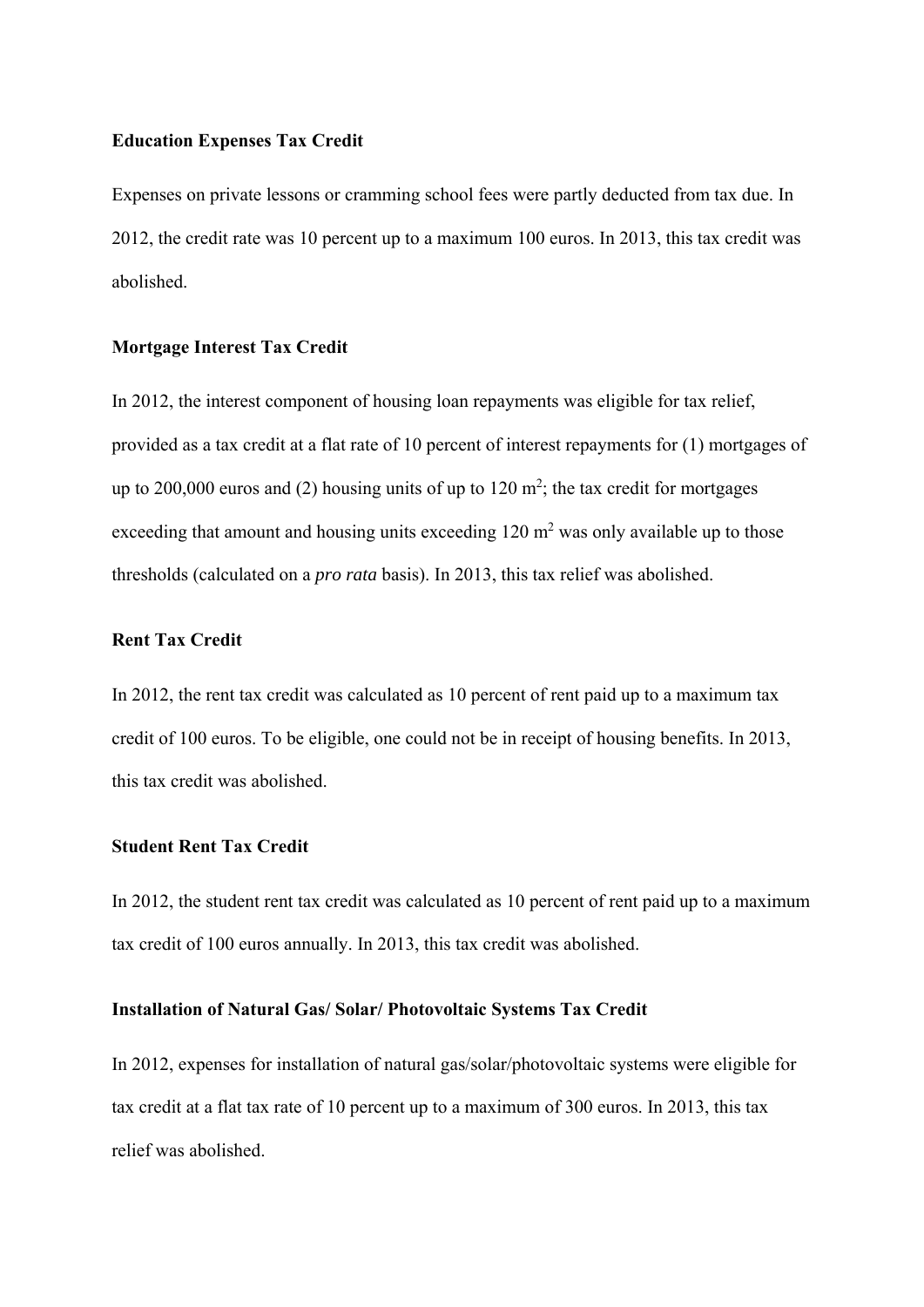#### **Private Insurance Contributions Tax Credit**

In 2012, private insurance contributions were eligible for a tax credit at a flat rate of 10 percent up to a maximum of 120 euros annually for unmarried persons and 240 euros for married couples. In 2013, this tax relief was abolished.

#### **Charitable Donations Tax Credit**

In 2012, charitable donations over 100 euros were eligible for a tax credit at a flat tax rate of 10 percent, up to a maximum of 10 percent of total taxable income. In 2013, this tax relief was abolished.

## **Maintenance Payments Tax Credit**

Maintenance payments (alimonies) are eligible for a tax credit of 10 percent, up to a maximum of 1,500 euros.

## **Charitable Donations Tax Credit**

Charitable donations tax credit is calculated as 10 percent of expenditures for donations up to a maximum tax credit of 10 percent of the total taxable income.

## **Employment Income Tax Credit**

This tax was established in 2013 in place of the general tax allowance (zero-tax bracket). The tax credit is equal to 2,100 euros if employment income is up to 21,000 euros per year. It is capped to the amount of people's actual tax liability (i.e., no negative tax applies). The tax credit is decreased by 100 euros for each additional 1,000 euros of employment income over 21,000 euros; thus it becomes zero for people with employment income over 42,000 euros per year.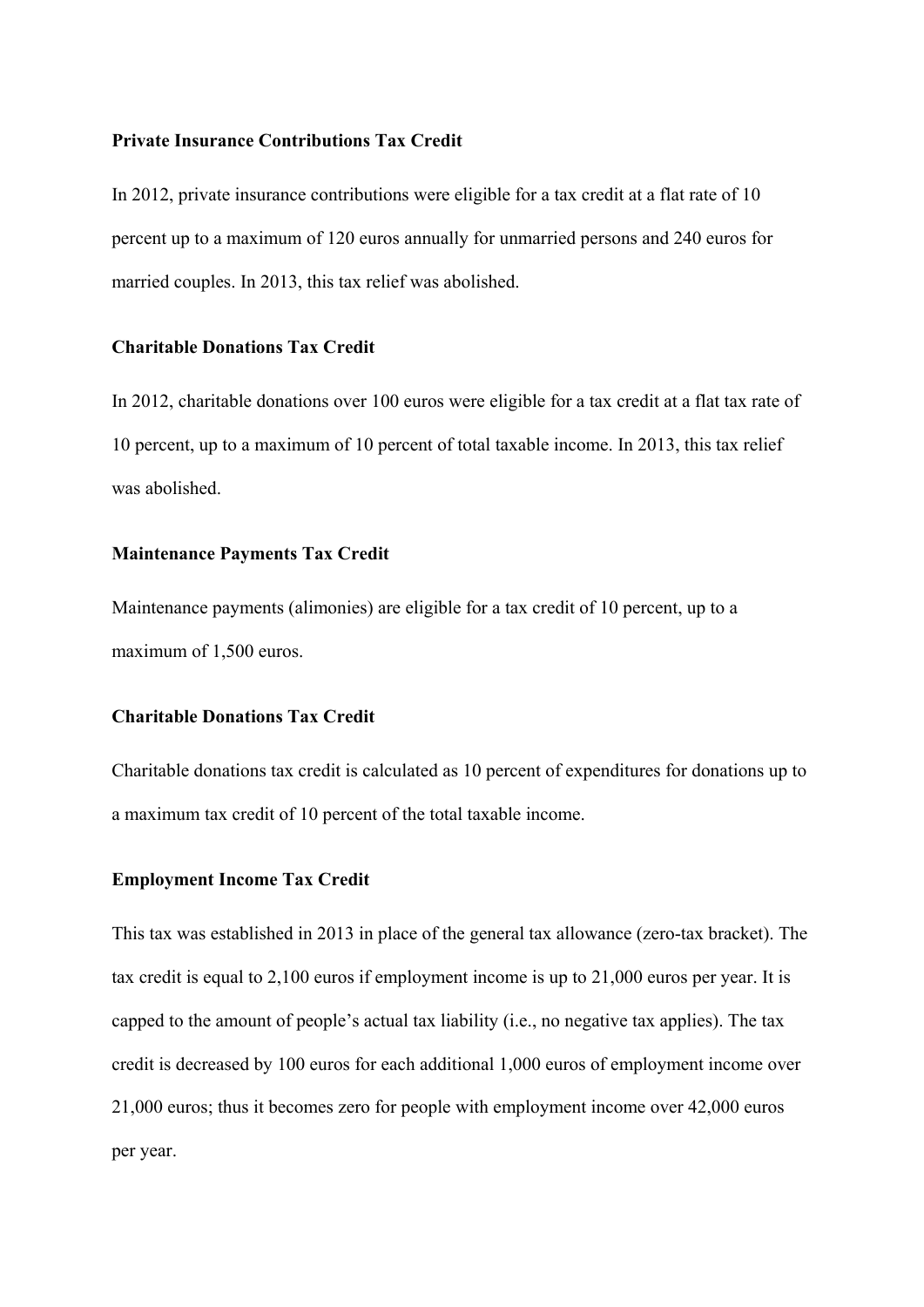## **C.6 The Tax Schedule**

The general tax schedule for 2012 is shown in table 10A.2. In 2012, the upper limit to tax band 1 was 9,000 euros for taxpayers aged below 30 and above 65 with total gross personal income below 9,000 euros.

## [Table 10A.2]

In 2013, Law 4110/13 introduced major amendments to the tax schedule. In the case of income from employment and pensions, the number of tax brackets was reduced to three. Self-employment earnings are taxed under a separate schedule. Different schedules for farming and rental income were also introduced.<sup>40</sup> These are shown in tables 10A.3 through 10A.6.

## [Table 10A.3-10A.6 here]

Note also that the rate of the first tax band is reduced to 5 percent for self-employed workers who started their business activity in 2013. This tax break is available for a period of three years.

## **C.7 Other Taxes**

#### **Solidarity Contribution**

This is an emergency tax introduced in 2010, paid by individuals with net taxable incomes exceeding 12,000 euros per year. The contribution applies to individuals with net taxable incomes exceeding 12,000 euros per year. The tax rates are shown in table 10A.7. Net taxable income is not allowed to fall below 12,000 euros. Moreover, if the contribution reduces the net taxable income below the lower threshold of tax bands 3–5, the contribution is calculated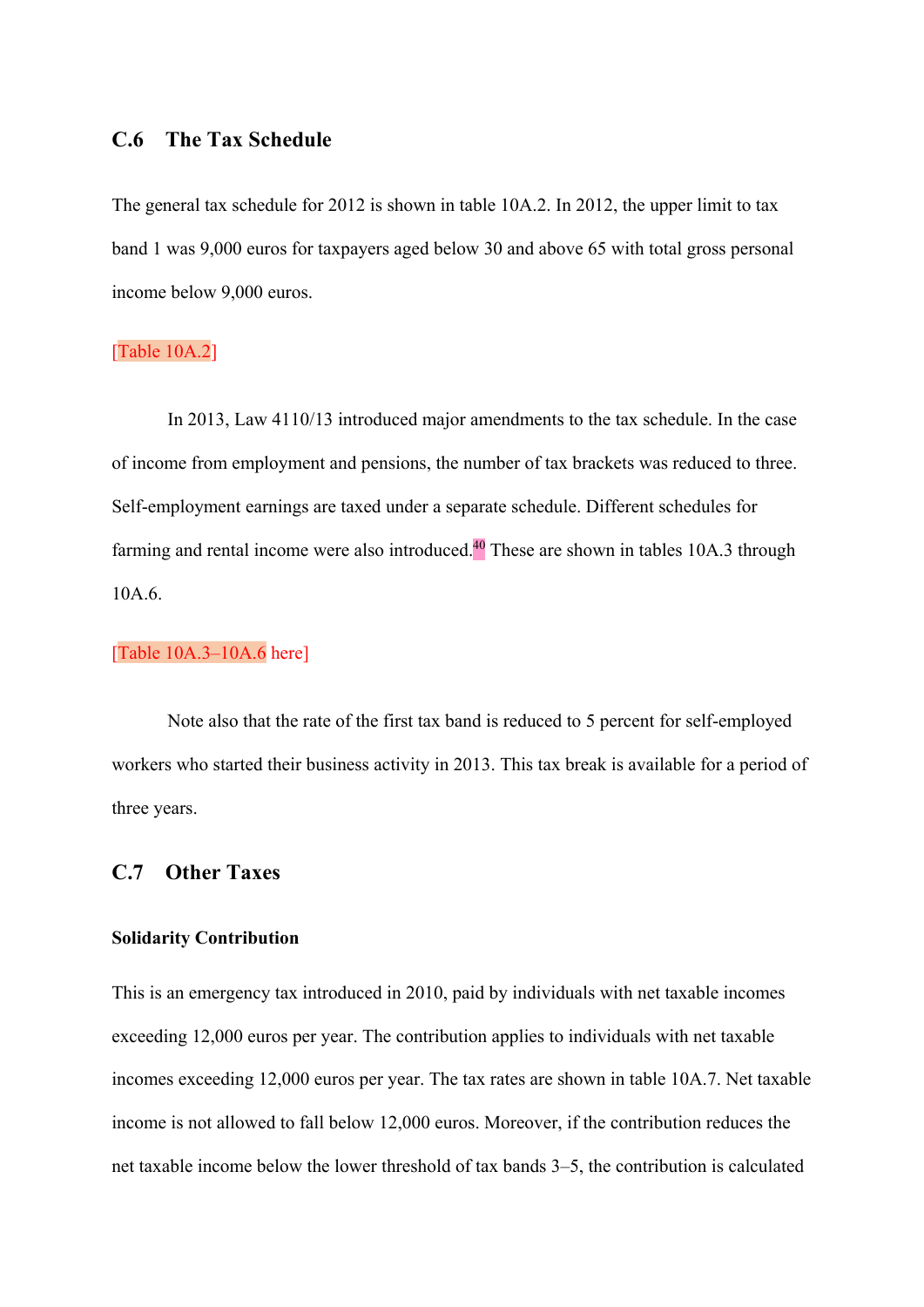by using the tax rate that corresponds to the lower income threshold. Note that the tax rates apply to the entire amount of income (not just the part exceeding the threshold).

## [Table 10A.7]

#### **Self-Employed and Liberal Professions' Contribution**

This is a special levy introduced in 2012 on the self-employed and those in the liberal professions aged less than 63. Since 2012, the tax is set at 650 euros per year.

#### **Pensions Solidarity Contribution**

Since 2010 main pensions exceeding 1,400 euros per month are subject to taxation as shown in table 10A.8. Note that the tax rates apply to the entire pension amount.

## [Table 10A.8]

#### **Additional Pensions Solidarity Contribution**

This is an additional levy on main pensions, introduced in August 2011. The contribution applies to pensioners below 60 (except from mothers of underage children) with main pensions exceeding 1,700 euros per month. The tax rates are shown in table 10A.9. Note that the tax rates apply to the entire pension amount.

## [Table 10A.9]

#### **Supplementary Pensions Solidarity Contribution**

This special levy was introduced in September 2011. Supplementary pensions over 300 euros per month are subject to tax as shown in table 10A.10. Again, the tax rates apply to the entire pension amount.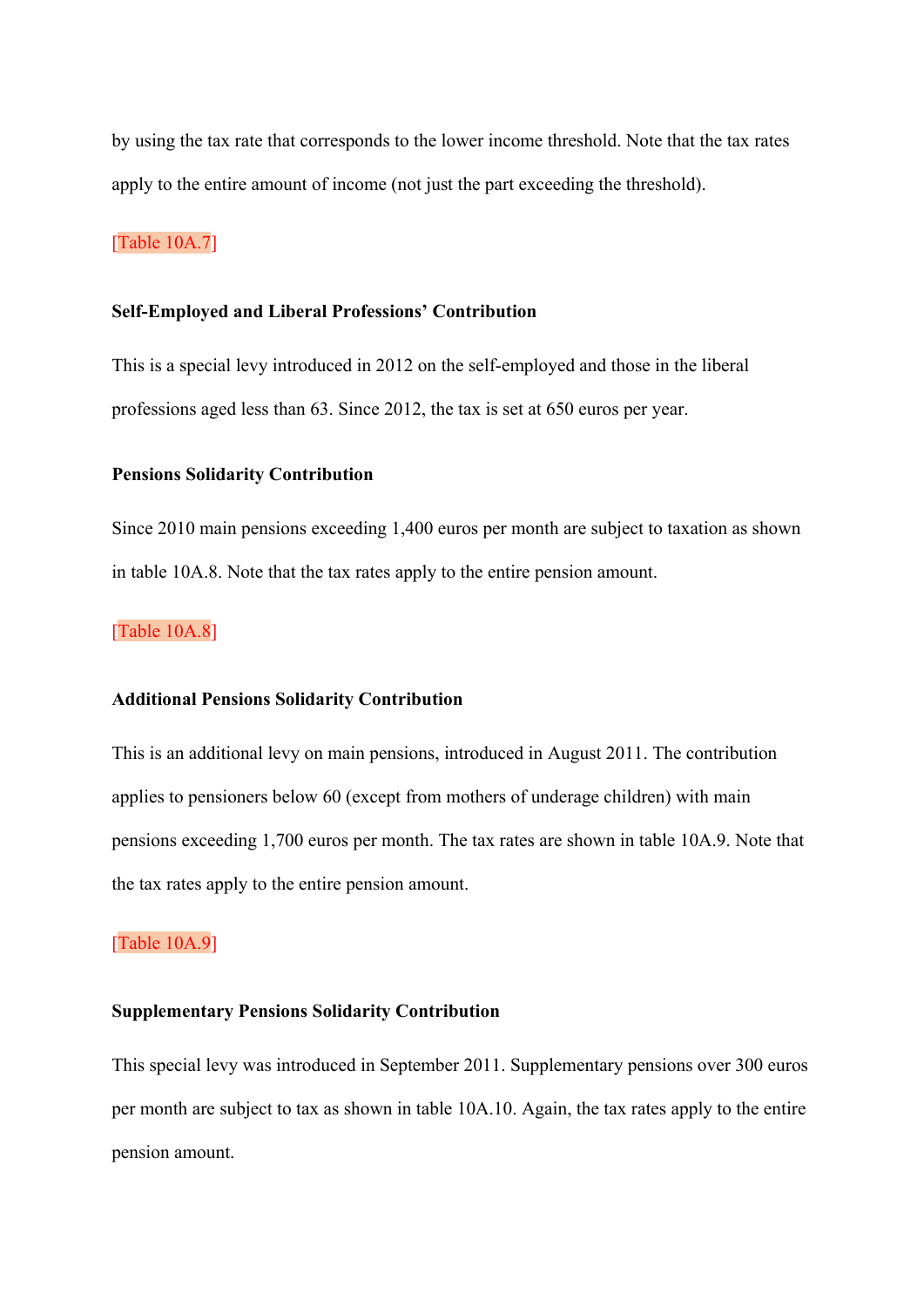## [Table 10A.10]

#### **Additional Tax on Supplementary Pensions**

Since 2012 all supplementary pensions are subject to taxation as shown in table 10A.11. Note that the tax rates apply to the entire pension amount minus the solidarity contribution for supplementary pensions.

## [Table 10A.11]

#### **Additional Tax on Total Pensions**

Since 2013 the sum of main and supplementary pensions in excess of 1,000 euros is subject to additional taxation, as shown in table 10A.12. The tax rates apply to the entire pension amount after all solidarity contributions. The sum of main and supplementary pensions cannot fall below the lower pension thresholds shown above.

## [Table 10A.12]

## **Emergency Property Tax**

Since 2011, all persons who own commercial or residential property in Greece are subject to an emergency property tax. Its amount, varying from 3 to 16 euros per square meter, depends on the size and the cadastral value of the building. A specific factor varying from 1 to 1.25 according to the age of the building is also applicable (Property tax = Tax rate  $* m^2 * Age$ factor).

A reduced tax applies to vulnerable population categories (i.e., people receiving integrated child benefit, or large family benefit with taxable income less than 30,000 euros per year, or persons suffering from disability over 67 percent). A reduced rate of 0.50 euro per square meter applies to vulnerable population categories (i.e., people receiving integrated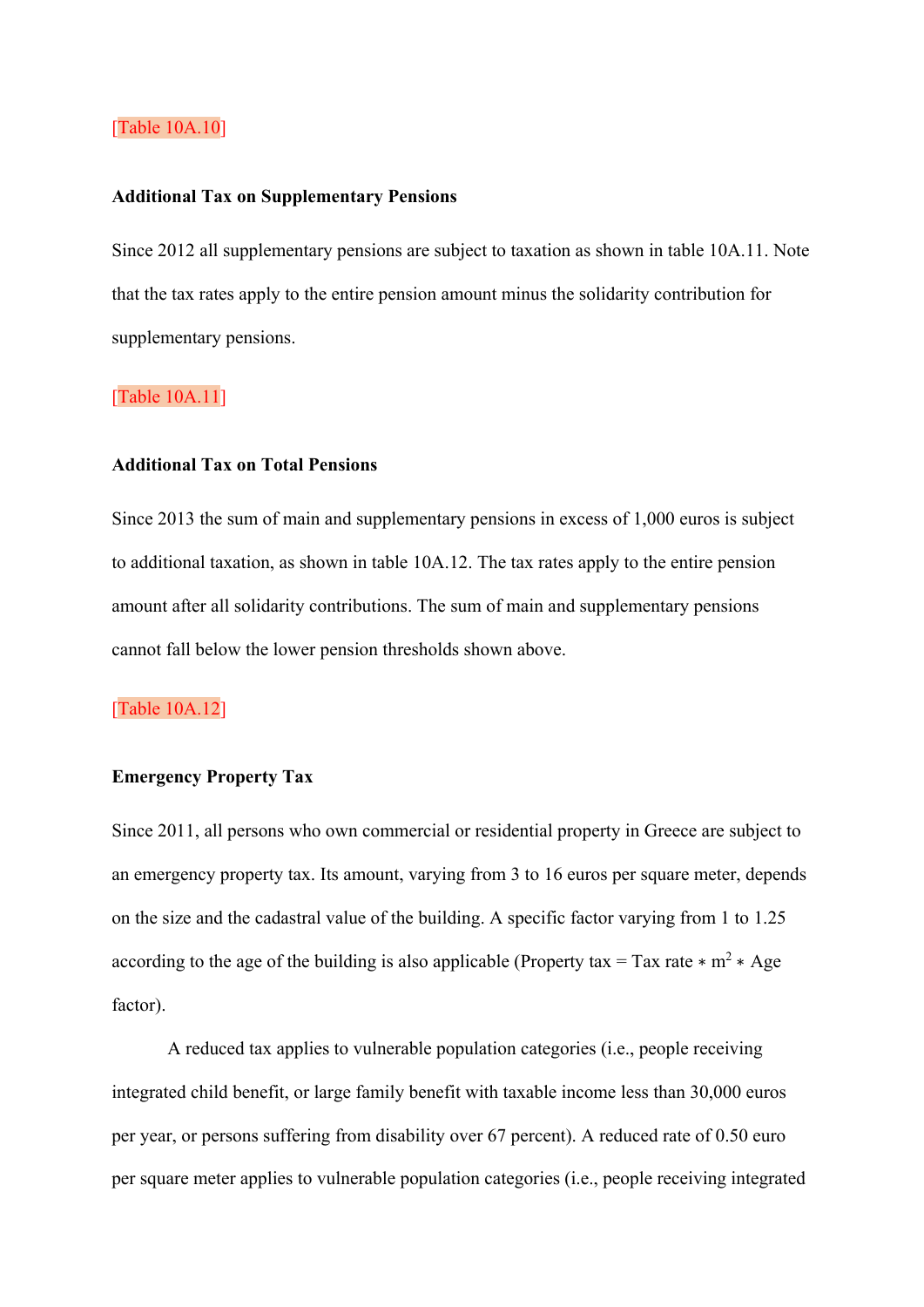child benefit, or large family benefit with taxable income less than 30,000 euros per year, or persons suffering from disability over 67 percent).

Long-term unemployed or recipients of unemployment benefit for more than six months, with family income not exceeding 12,000 euros per year (plus 4,000 euros for every dependent child) are exempted from the tax. In 2013, the emergency property tax was uniformly reduced by 15 percent.

## **Additional Tax on Rental Income**

Besides taxation as personal or corporate income, rental income is subject to a 1.5 percent tax, increased to 3 percent for rentals exceeding  $300 \text{ m}^2$  and for rentals belonging to corporations. The amount of additional tax may not exceed total liability in terms of personal or corporate income tax. The unit of assessment is individual.

## **Interest Income Tax**

In 2012, the interest on bank deposits was taxed at 10 percent. In 2013, the tax rate was raised to 15 percent. The unit of assessment is individual.

#### **Social Benefits Tax**

Certain benefits are taxed at source at 1.2 percent (stamp duty). These include large family benefit, lifetime pensions for mothers of many children, and third child benefit. The unit of assessment is individual. All other taxable benefits are assumed to be taxed as employment income.

Table 10A.1 Child tax allowance, 2012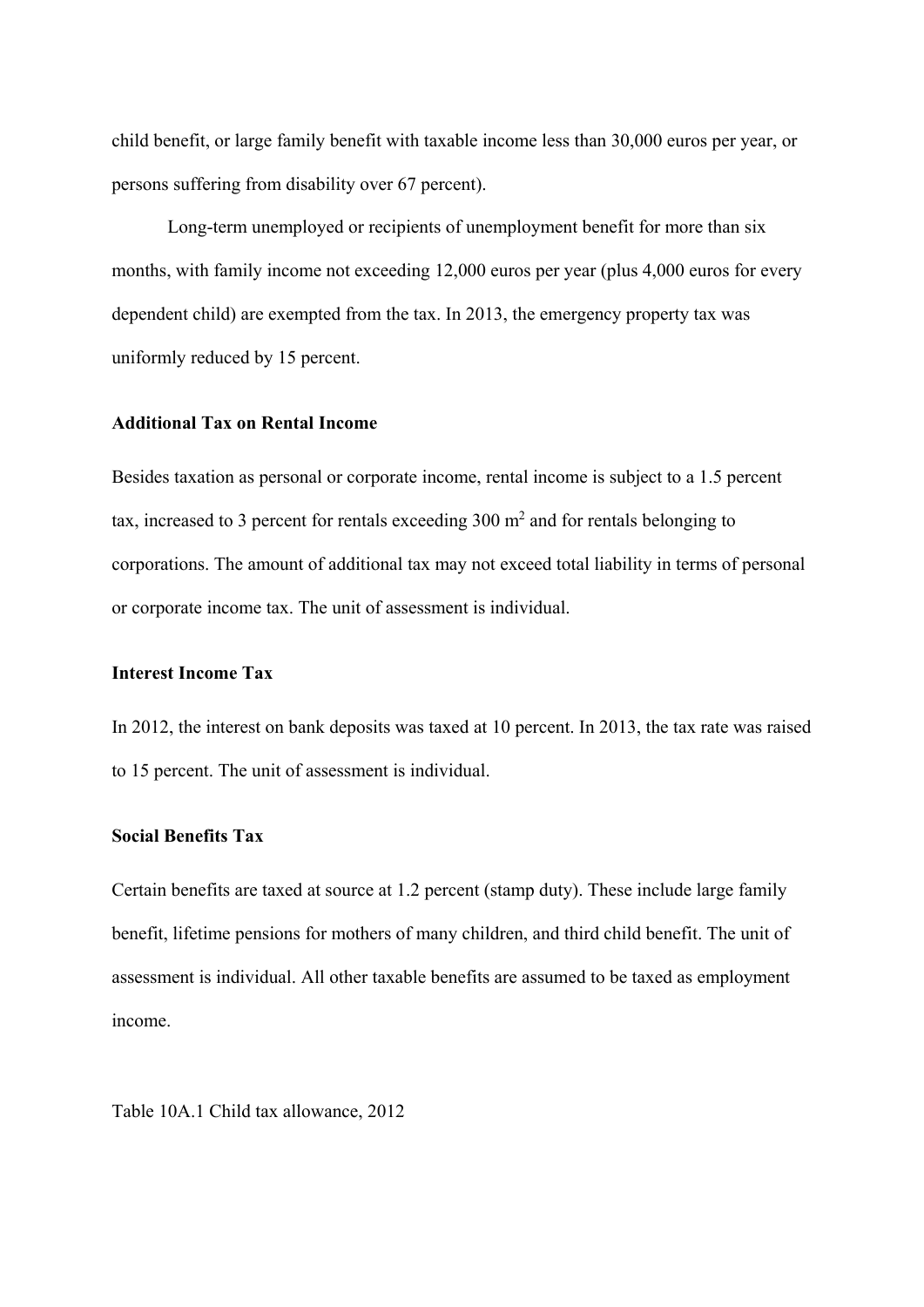|                    | Child tax allowance     |  |
|--------------------|-------------------------|--|
| Number of children | (euros per tax unit per |  |
|                    | year)                   |  |
|                    |                         |  |
|                    | 2,000                   |  |
| 2                  | 4,000                   |  |
|                    | 7,000                   |  |

## Table 10A.2 Tax schedule, 2012

| Tax band       | Income bracket (euros per year) |             |                  |
|----------------|---------------------------------|-------------|------------------|
|                | Lower limit                     | Upper limit | Tax rate $(\% )$ |
|                | $\theta$                        | 5,000       | $\theta$         |
| $\overline{2}$ | 5,001                           | 12,000      | 10               |
| 3              | 12,001                          | 16,000      | 18               |
| 4              | 16,001                          | 26,000      | 25               |
| 5              | 26,001                          | 40,000      | 35               |
| 6              | 40,001                          | 60,000      | 38               |
|                | 60,001                          | 100,000     | 40               |
| 8              | 100,001                         |             | 45               |

Table 10A.3 Tax schedule: Employment and pension income, 2013

| Tax band |             | Income bracket (euros per year) |                  |
|----------|-------------|---------------------------------|------------------|
|          | Lower limit | Upper limit                     | Tax rate $(\% )$ |
|          |             | 25,000                          |                  |
|          | 25,001      | 45,000                          | 32               |
|          | 45,001      |                                 |                  |

| Tax band | Income bracket (euros per year) |             |                  |
|----------|---------------------------------|-------------|------------------|
|          | Lower limit                     | Upper limit | Tax rate $(\% )$ |
|          |                                 | 50,000      | 26               |
|          | 50,001                          |             |                  |

Table 10A.5 Tax schedule: Farming income, 2013

| Tax band | Income bracket (euros per year) |             | Tax rate $(\% )$ |
|----------|---------------------------------|-------------|------------------|
|          | Lower limit                     | Upper limit |                  |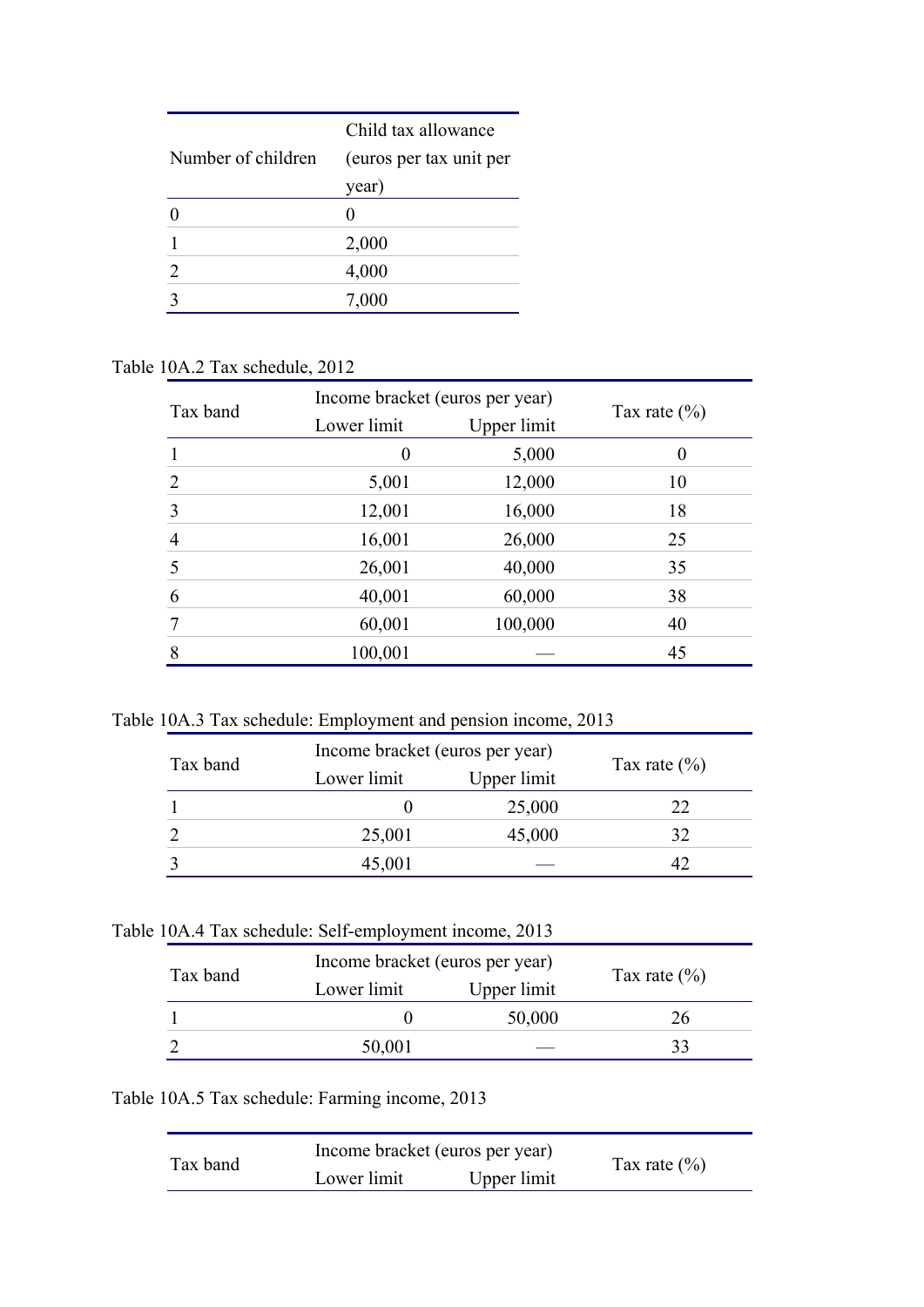Table 10A.6 Tax schedule: property income, 2013

| Tax band | Income bracket (euros per year) |             |                  |
|----------|---------------------------------|-------------|------------------|
|          | Lower limit                     | Upper limit | Tax rate $(\% )$ |
|          |                                 | 12,000      |                  |
|          | 12,001                          |             |                  |
|          |                                 |             |                  |

Table 10A.7 Solidarity contribution, 2012 to 2013

| Tax band Pension bracket (euros per year) |         | Tax rate $(\% )$ |
|-------------------------------------------|---------|------------------|
|                                           | 12,000  |                  |
| 12,001                                    | 20,000  |                  |
| 20,001                                    | 50,000  |                  |
| 50,001                                    | 100,000 |                  |
| 100,001                                   |         |                  |

Table 10A.8 Pensions solidarity contribution, 2012 to 2013

|   | Tax band Pension bracket (euros per year) |       | Tax rate $(\% )$ |
|---|-------------------------------------------|-------|------------------|
|   | $\mathbf{\Omega}$                         | 1,400 | $\theta$         |
|   | 1,401                                     | 1,700 | 3                |
| 3 | 1,701                                     | 2,000 | 6                |
| 4 | 2,001                                     | 2,300 | 7                |
| 5 | 2,301                                     | 2,600 | 9                |
| 6 | 2,601                                     | 2,900 | 10               |
|   | 2,901                                     | 3,200 | 12               |
| 8 | 3,201                                     | 3,500 | 13               |
| 9 | 3,501                                     |       | 14               |

Table 10A.9 Additional pensions solidarity contribution, 2012 to 2013

| Tax band Pension bracket ( $\epsilon$ per year) |       | Tax rate $(\% )$ |
|-------------------------------------------------|-------|------------------|
|                                                 | 1,700 |                  |
| 1,701                                           | 2,300 |                  |
| 2,301                                           | 2,900 |                  |
| 2,901                                           |       |                  |

Table 10A.10 Supplementary pensions solidarity contribution, 2012 to 2013